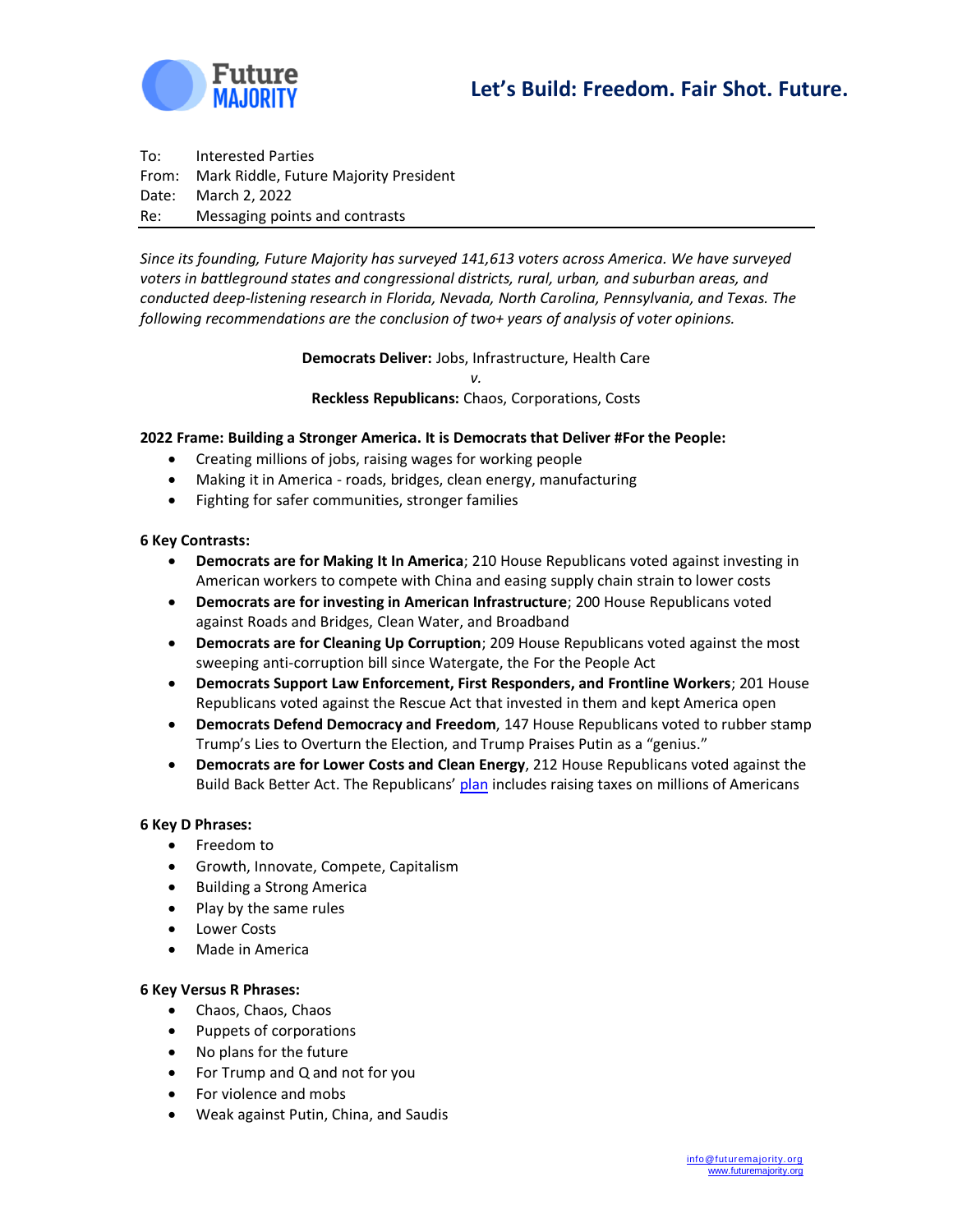



#### **5 Threats to Ds:**

- Not responding forcefully to the GOP culture traps
- Not understanding Americans are irate about different rules for different people
- Not taking credit for getting and keeping American open
- Continuing to attack fellow Democrats
- Making 2022 about Trump/Biden **Go local, local, local**

### **5 Themes:**

- **The Hero:** Americans who work for a living, not a politician or the government.
- **Acknowledgement:** People are hurting. Don't go direct to solutions / legislation. Democrats must focus on the issues voters care about and how voters feel, not the issues Democrats WANT them to care about. **This is emotional territory, not wonk territory. Democrats can say we have some best growth in 40 years but must also acknowledge how much inflation is hurting people.**
- **Scarcity:** The fight over the American Dream and people's piece of the pie is real and is causing tension. Democrats must grow the pie or potentially lose key voters (especially Hispanic voters) to the GOP perceived advantages on economy, taxes, jobs.
- **Status Threat is Real:** If Democrats are perceived to threaten voters' sense of control, identity, and legacy, it is a potent trigger for voters. Democrats must lean into a shared, positive vision of the future. Specifically on Legacy: Weaponized CRT pokes a critical sore spot for Independent voters who want to make positive change, but who see all the chaos in our society and feel that they didn't or can't do enough. Weaponized CRT tells them that they failed and it hurts, badly.
- **Government is an Assistant, not Controlling Agent:** Americans do not want to feel like they are being managed or impinged by the government. Government doesn't make families strong; people do that. Voters want a government that clears away barriers to productivity. Right now, that means lowering costs so people have a little more room to breathe.

#### **Key Imagery:**

In Future Majority's deep-listening research studies, our research team uses metaphor elicitation to get to the "why" behind voters' attitudes toward issues, governing, and how they vote. Metaphor elicitation is a powerful form of research, based in psychology and neuroscience, that uses participant-sourced imagery and various media as a springboard for deep conversation. These insights help to identify and understand the underlying anxieties most Americans feel today.

The following page includes topline findings and image-responses from eight metaphor elicitation studies of battleground state voters.